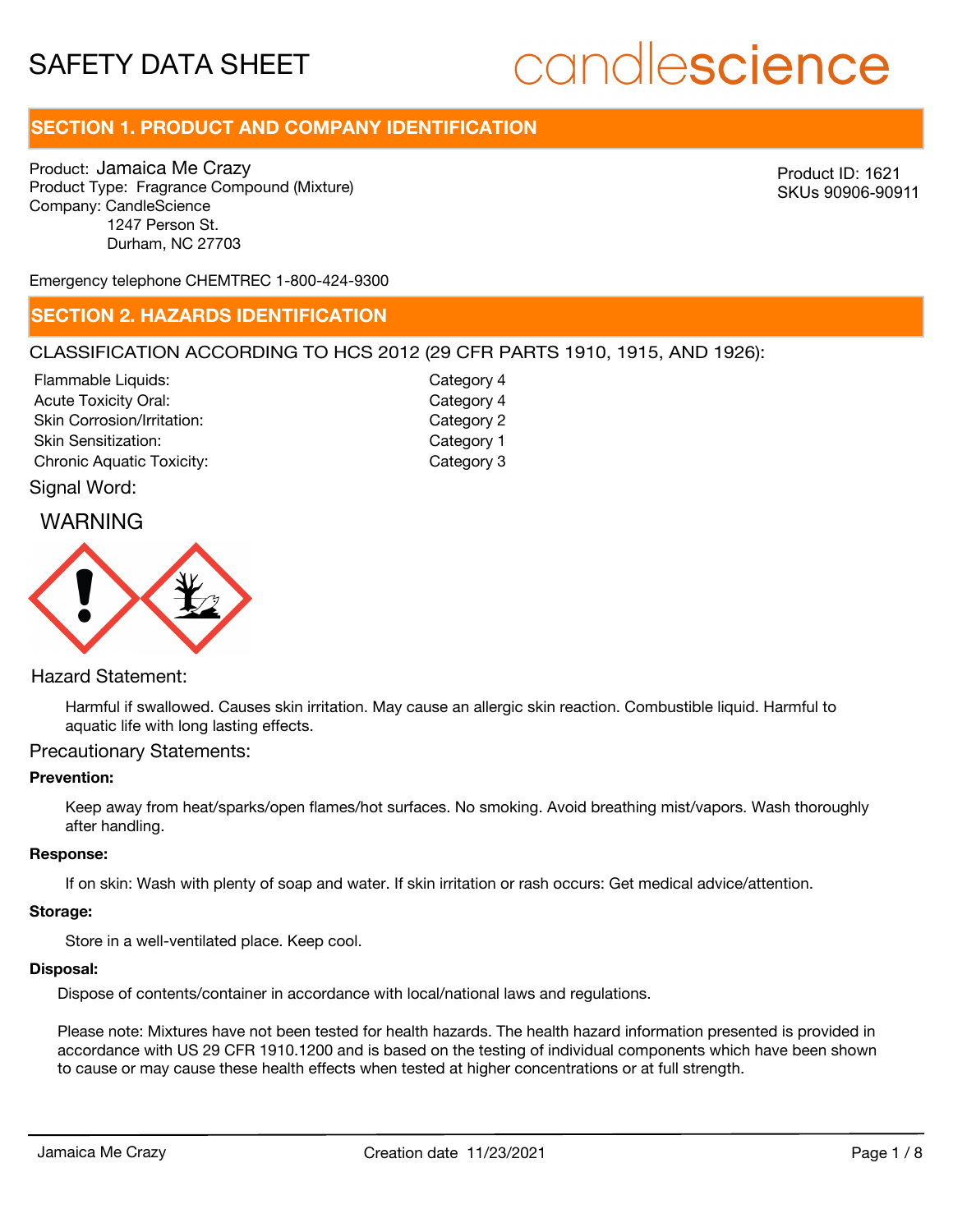# candlescience

# **SECTION 3. COMPOSITION/INFORMATION ON INGREDIENT**

| Hazardous components           | CAS No.        | Weight %   |
|--------------------------------|----------------|------------|
| 2-tert-Butylcyclohexyl acetate | $88 - 41 - 5$  | $10 - 15$  |
| dl-Limonene                    | 138-86-3       | $8 - 10$   |
| Allyl heptanoate               | 142-19-8       | $5 - 8$    |
| beta-lonone                    | 14901-07-6     | $3 - 5$    |
| gamma-Undecalactone            | 104-67-6       | $3 - 5$    |
| Diethyl malonate               | $105 - 53 - 3$ | $3 - 5$    |
| Linalool                       | 78-70-6        | $3 - 5$    |
| Benzyl alcohol                 | $100 - 51 - 6$ | $1 - 3$    |
| Benzyl acetate                 | 140-11-4       | $1 - 3$    |
| Ethyl hexanoate                | 123-66-0       | $1 - 3$    |
| Coumarin                       | $91 - 64 - 5$  | $1 - 3$    |
| Diphenyl ether                 | $101 - 84 - 8$ | $\le$ <1   |
| Allyl hexanoate                | 123-68-2       | $\leq 0.5$ |

# **SECTION 4. FIRST AID MEASURES**

### Inhalation:

In the event of exposure to vapors, immediately remove from the area to a fresh air environment. Individuals showing evidence of inhalation exposure should be taken to an uncontaminated area. Obtain medical advice immediately.

# Skin contact:

Remove contaminated clothes. Wash skin with large volumes of water. If irritation persists, or any sign of tissue damage is apparent, obtain medical advice immediately.

### Eye contact:

In the event of contact with the eyes, irrigate with water for at least 15 minutes; obtain medical advice if irritation persists.

# Ingestion:

In the event of accidental ingestion, rinse mouth with water. Give up to one tumbler (half pint) of milk or water. Obtain medical advise immediately. Do not induce vomiting.

# Most important symptoms:

N/A

Indication of immediate medical attention:

Treat symptomatically.

# General information:

As in all cases of potential poisoning, obtain medical advice immediately.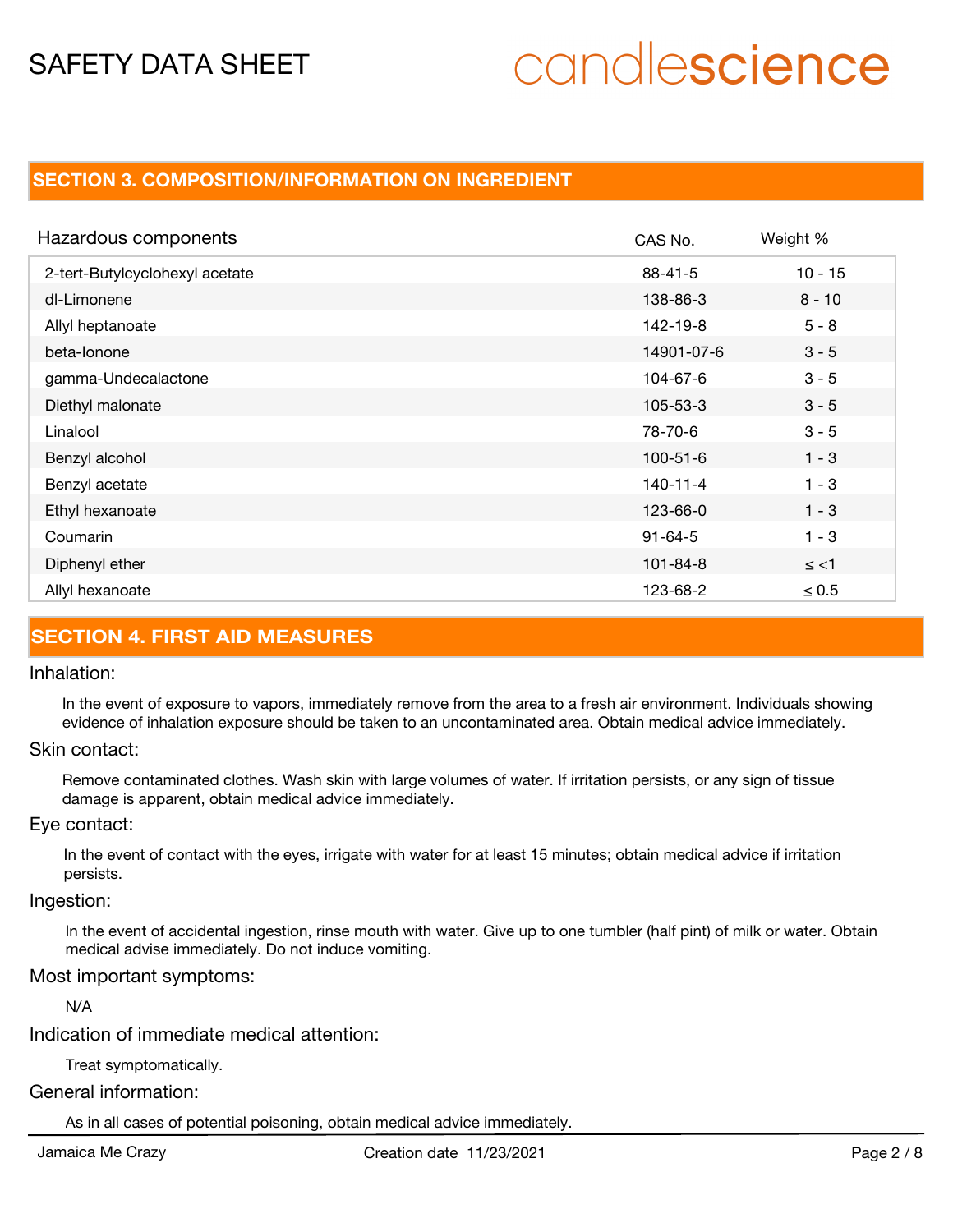# candlescience

# **SECTION 5. FIREFIGHTING MEASURES**

## Suitable extinguishing media:

Foam, carbon dioxide, or dry chemical.

### Unsuitable extinguishing media:

Avoid use of water in extinguishing fires.

### Specific hazards:

During fire, gases hazardous to health may be formed. Do not allow run-off from fire fighting to enter drains or water courses.

### Special fire fighting procedures:

Wear self-contained breathing apparatus for firefighting. Move containers from fire area if it can be done safely. Use water spray jet to protect personnel and to cool endangered containers.

# **SECTION 6. ACCIDENTAL RELEASE MEASURES**

# Personal precautions, protective equipment and emergency procedures:

Evacuate personnel to safe areas. Remove all sources of ignition. Ensure adequate ventilation. Keep people away from and upwind of spill/leak. Wear appropriate protective equipment and clothing during clean-up.

### Environmental precautions:

Do not allow to enter into soil/subsoil. Do not allow to enter into surface water or drains. Dispose of in accordance with local regulations. Local authorities should be advised if significant spillage cannot be contained.

# Methods and materials for containment and cleaning up:

Soak up with inert absorbent material (e.g. sand, silica gel, vermiculite). Keep in suitable and closed containers for disposal. Clean contaminated floors and objects thoroughly while observing environmental regulations.

# **SECTION 7. HANDLING AND STORAGE**

# Precautions for safe handling:

Avoid contact with skin and eyes. Avoid prolonged inhalation of vapors. Wash hands and other exposed areas with mild soap and water before eating, drinking or smoking and when leaving work. Handle in accordance with good industrial hygiene and safety practices.

## Conditions for safe storage, including any incompatibilities:

Store in tightly closed and upright container in a cool, dry, ventilated area. Store away from light, heat, and sources of ignition.

# **SECTION 8. EXPOSURE CONTROLS/PERSONAL PROTECTION**

# Exposure Guidelines:

US WEEL: Benzyl alcohol (CAS 100-51-6) TWA 10ppm (44.2 mg/m<sup>3</sup>)

ACGIH: Diphenyl ether (CAS 101-84-8) STEL 2ppm (14 mg/m<sup>3</sup>)

ACGIH: Diphenyl ether (CAS 101-84-8) TWA 1ppm (7 mg/m<sup>3</sup>)

NIOSH IDLH: Diphenyl ether (CAS 101-84-8) 100 ppm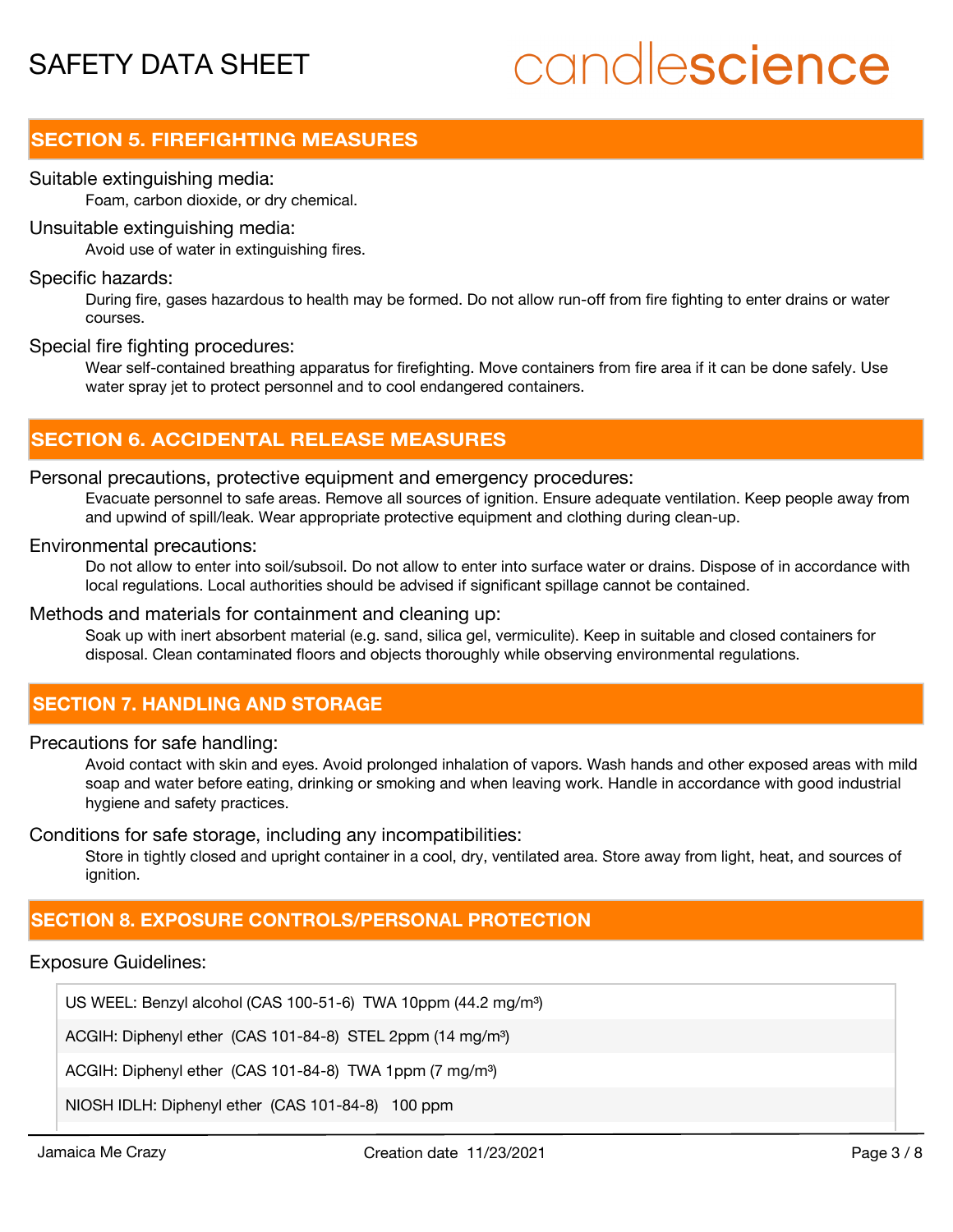# candlescience

NIOSH REL: Diphenyl ether (CAS 101-84-8) TWA 1ppm (7 mg/m<sup>3</sup>)

NIOSH: Pocket Guide to Chemical Hazards: Diphenyl ether (CAS 101-84-8) TWA 1ppm (7 mg/m<sup>3</sup>)

OSHA PEL: Diphenyl ether (CAS 101-84-8) TWA 1ppm (7 mg/m<sup>3</sup>)

ACGIH: Benzyl acetate (CAS 140-11-4) TWA 10 ppm

CAL PEL: Benzyl acetate (CAS 140-11-4) PEL 10ppm (61 mg/m<sup>3</sup>)

### Appropriate Engineering Controls:

# **Ventilation:**

Use engineering controls to maintain airborne levels below exposure limit requirements or guidelines. If there are no applicable exposure limit requirements or guidelines, use only with adequate ventilation. Local exhaust ventilation may be necessary for some operations.

### Personal Protective Equipment:

### **Eye protection:**

Ensure that eyewash stations and safety showers are close to the workstation location. Chemical resistant goggles must be worn.

#### **Hand protection:**

Wear chemical resistant gloves suitable for this material as determined by a hazard assessment. Gloves should be discarded and replaced if there is any indication of degradation or chemical breakthrough.

#### **Skin and body protection:**

Wear protective clothing suitable for this material as determined by a hazard assessment.

#### **Respiratory protection:**

Respiratory protection should be worn when workplace exposures exceed exposure limit requirements or guidelines. If there are no applicable exposure limits or guidelines, use an approved respirator where there is a potential for adverse effects, including but not limited to respiratory irritation or odor, where indicated or required by the exposure assessment. Selection of air-purifying or positive-pressure supplied air will depend on the results of the exposure assessment which includes an evaluation of the specific operations and the actual or potential airborne concentrations. The type of cartridge or filter to be used must be selected and approved for the chemical, class, or classes of chemicals likely to be encountered in the workplace. For emergency conditions, use an approved positive-pressure self-contained breathing apparatus.

#### **General hygiene considerations:**

Handle in accordance with good industrial hygiene and safety practice. Remove contaminated clothing and protective equipment before entering eating areas. Wash hands before breaks and immediately after handling the product.

# **SECTION 9. PHYSICAL AND CHEMICAL PROPERTIES**

| Appearance:     | Liquid         |
|-----------------|----------------|
| Color:          | N/A            |
| Odor:           | Characteristic |
| Odor threshold: | N/A            |
| pH:             | N/A            |
| Melting point:  | N/A            |
| Boiling point:  | N/A            |
|                 |                |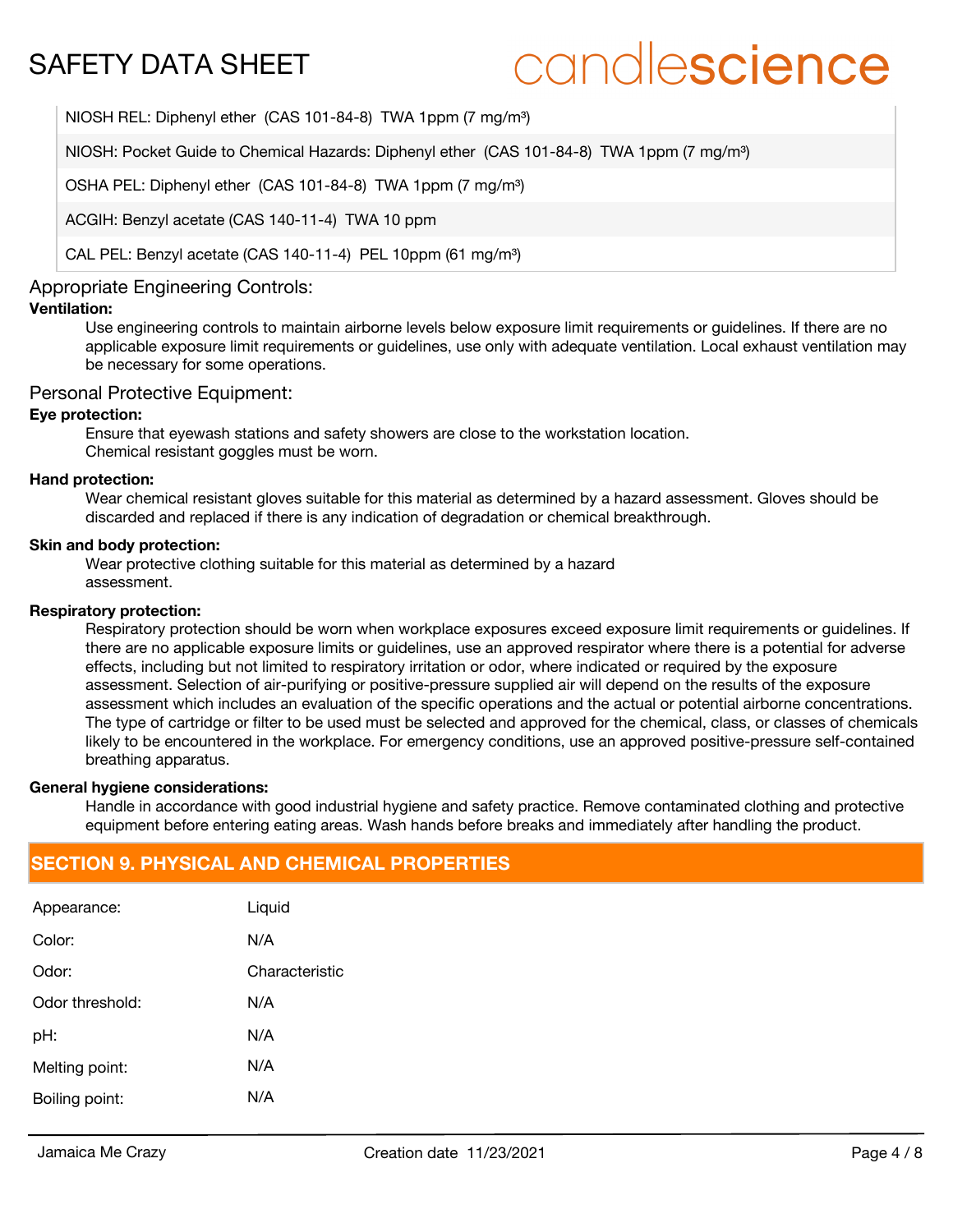# candlescience

| Flashpoint:                                   | 70 °C  | 158 °F |
|-----------------------------------------------|--------|--------|
| Evaporation Rate (Butyl Acetate = 1): $N/A$   |        |        |
| Flammability (solid, gas):                    | N/A    |        |
| Upper lower flammability or explosive limits: | N/A    |        |
| Vapor density (Air=1):                        | 0.3    |        |
| Vapor pressure:                               | N/A    |        |
| Specific gravity (H2O=1):                     | 0.9411 |        |
| Solubility in water:                          | N/A    |        |
| Solubility in other solvents:                 | N/A    |        |
| Partition coefficient: n-octanol/water:       |        |        |
| Auto-ignition temperature:                    | N/A    |        |
| Decomposition temperature:                    | N/A    |        |
| Kinematic viscosity:                          | N/A    |        |
| Dynamic viscosity:                            | N/A    |        |
| Explosive properties:                         | N/A    |        |
| Oxidizing properties:                         | N/A    |        |
| Refractive index:                             | N/A    |        |

# **SECTION 10. STABILITY AND REACTIVITY**

### **Chemical stability:**

The product is stable and non-reactive under normal conditions of use, storage and transport.

### **Possibility of hazardous reactions:**

Material is stable under normal conditions.

# **Conditions to avoid:**

Heat, flames and sparks. Temperature extremes and direct sunlight.

### **Incompatible materials:**

Strong oxidizing agents. Strong acids. Strong Bases.

### **Hazardous decomposition products:**

No hazardous decomposition products are known.

# **SECTION 11. TOXICOLOGICAL INFORMATION**

## **Acute oral toxicity:**

<2000 mg/kg

### **Acute dermal toxicity:**

N/A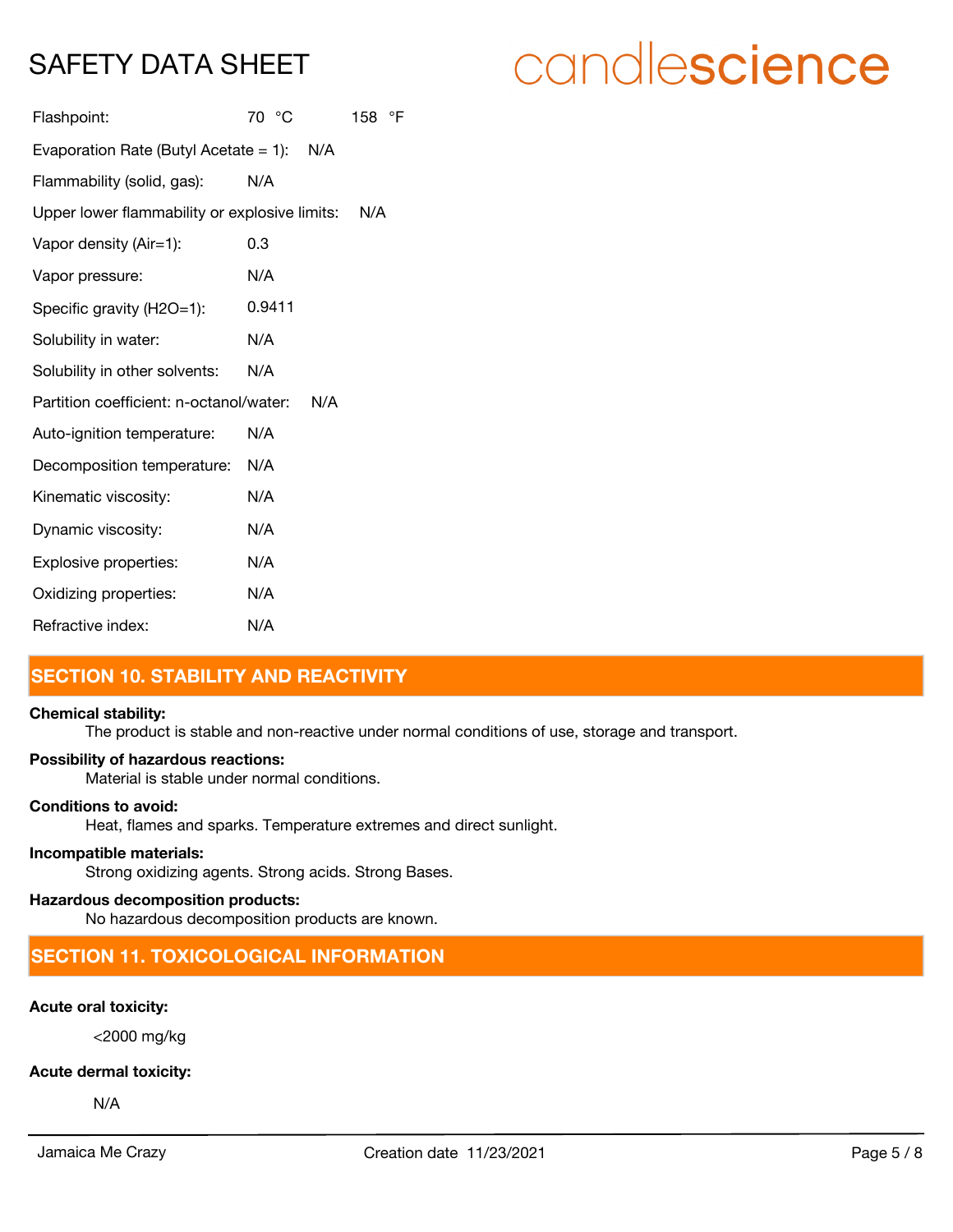# candlescience

# **Acute inhalation toxicity:**

N/A

# **Skin corrosion/irritation:**

Causes skin irritation

### **Serious eye damage/eye irritation:**

N/A

## **Respiratory or skin sensitization:**

May cause an allergic skin reaction

## **Mutagenicity:**

N/A

## **Reproductive toxicity:**

N/A

## **Carcinogenicity:**

N/A

Please note: Mixtures have not been tested for health hazards. The health hazard information presented is provided in accordance with US 29 CFR 1910.1200 and is based on the testing of individual components which have been shown to cause or may cause these health effects when tested at higher concentrations or at full strength.

# **SECTION 12. ECOLOGICAL INFORMATION**

### **Ecotoxicity:**

Harmful to aquatic life with long lasting effects

# **Persistence and Degradability:**

N/A

### **Bioaccumulation:**

N/A

# **Other Adverse Effects:**

N/A

# **SECTION 13. DISPOSAL CONSIDERATIONS**

# **Disposal instructions:**

Collect and reclaim or dispose in sealed containers at licensed waste disposal site. Do not allow this material to drain into sewers/water supplies. Do not contaminate ponds, waterways or ditches with chemical or used container. Dispose of contents/container in accordance with local/regional/national/international regulations.

# **Local disposal regulations:**

Dispose in accordance with all applicable regulations.

# **Hazardous waste code:**

The waste code should be assigned in discussion between the user, the producer and the waste disposal company.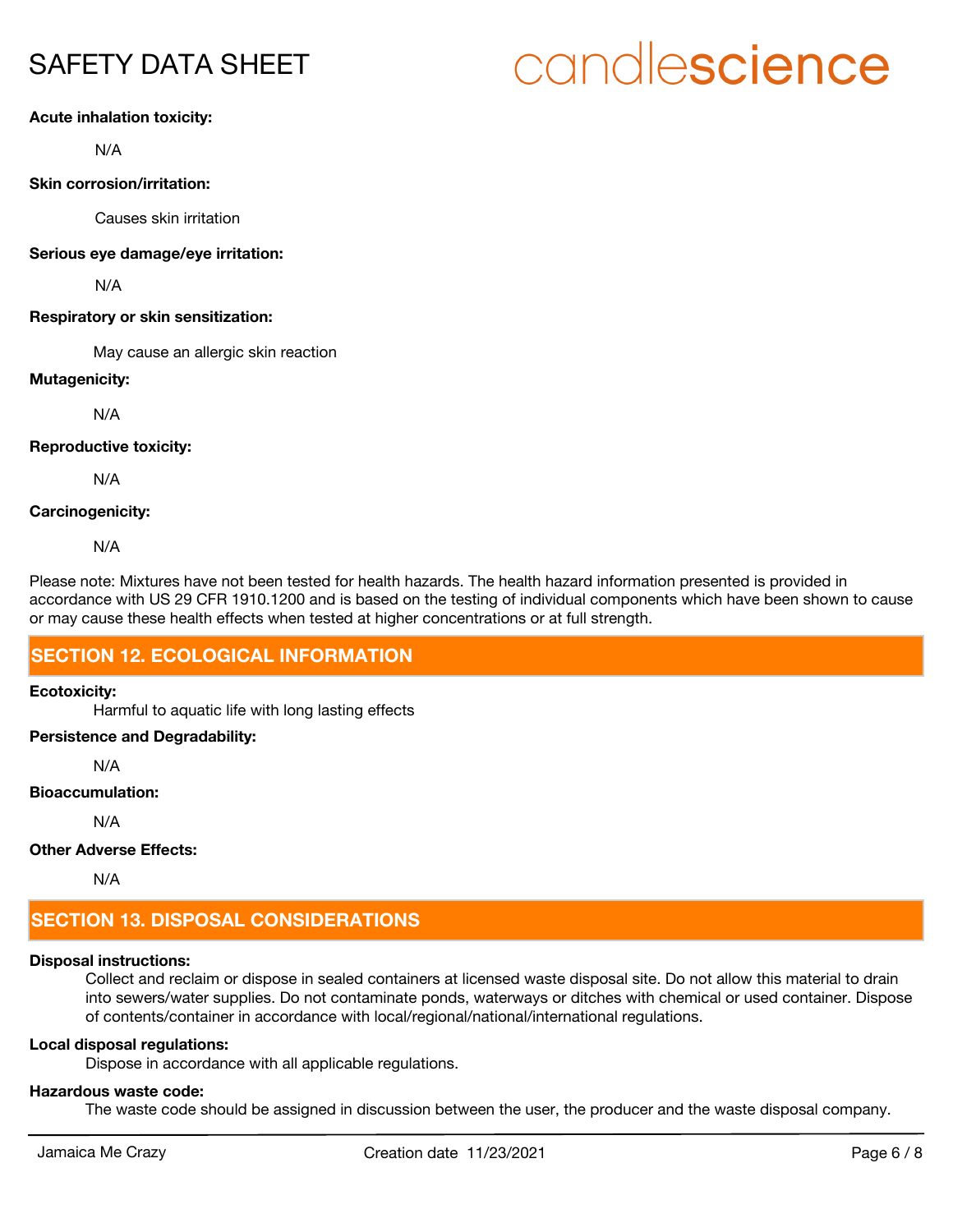# candlescience

#### **Waste from residues/unused products:**

Dispose of in accordance with local regulations. Empty containers or liners may retain some product residues. This material and its container must be disposed of in a safe manner.

#### **Contaminated packaging:**

Since emptied containers may retain product residue, follow label warnings even after container is emptied. Empty containers should be taken to an approved waste handling site for recycling or disposal.

# **IMDG Transport in Bulk:** N/A **SECTION 14. TRANSPORT INFORMATION IATA UN Number:** N/A **IATA UN Proper Shipping Name:** Not regulated as dangerous goods. **IATA Transport Hazard Class:** N/A **IATA Packing group:** N/A **IATA Environmental Hazards:** N/A **IATA ERG Codes:** N/A **IATA Special Precautions:** N/A **IATA Other Information:** N/A **IMDG UN Number:** N/A **IMDG UN Proper Shipping Name:** Not regulated as dangerous goods. **IMDG Transport Hazard Class:** N/A **IMDG Packing Group:** N/A **IMDG Environmental Hazards:** N/A **IMDG EMS:** N/A **IMDG Special Precautions:** N/A

# **SECTION 15. REGULATORY INFORMATION**

### **TSCA:**

All components of this product are listed or excluded from listing on the TSCA inventory.

# **SECTION 16. OTHER INFORMATION**

The information and recommendations contained in this data sheet represent, to the best of CandleScience's knowledge and belief, an accurate and reliable representation as the known data for this material. Since the conditions for use, handling, storage and disposal of this product are beyond CandleScience's control, it is the user's responsibility both to determine safe conditions for use of this product and to assume liability for loss, injury, damage or expense arising out of the product's improper use. No warranty, expressed or implied, regarding the product described herein shall be created by or inferred from any statement or omission in this SDS. Various government agencies (e.g. DOT, EPA, FDA) may have specific regulations concerning the transportation, handling, storage, use or disposal of this product, which may not be reflected in this SDS. The user should review these regulations to ensure full compliance.